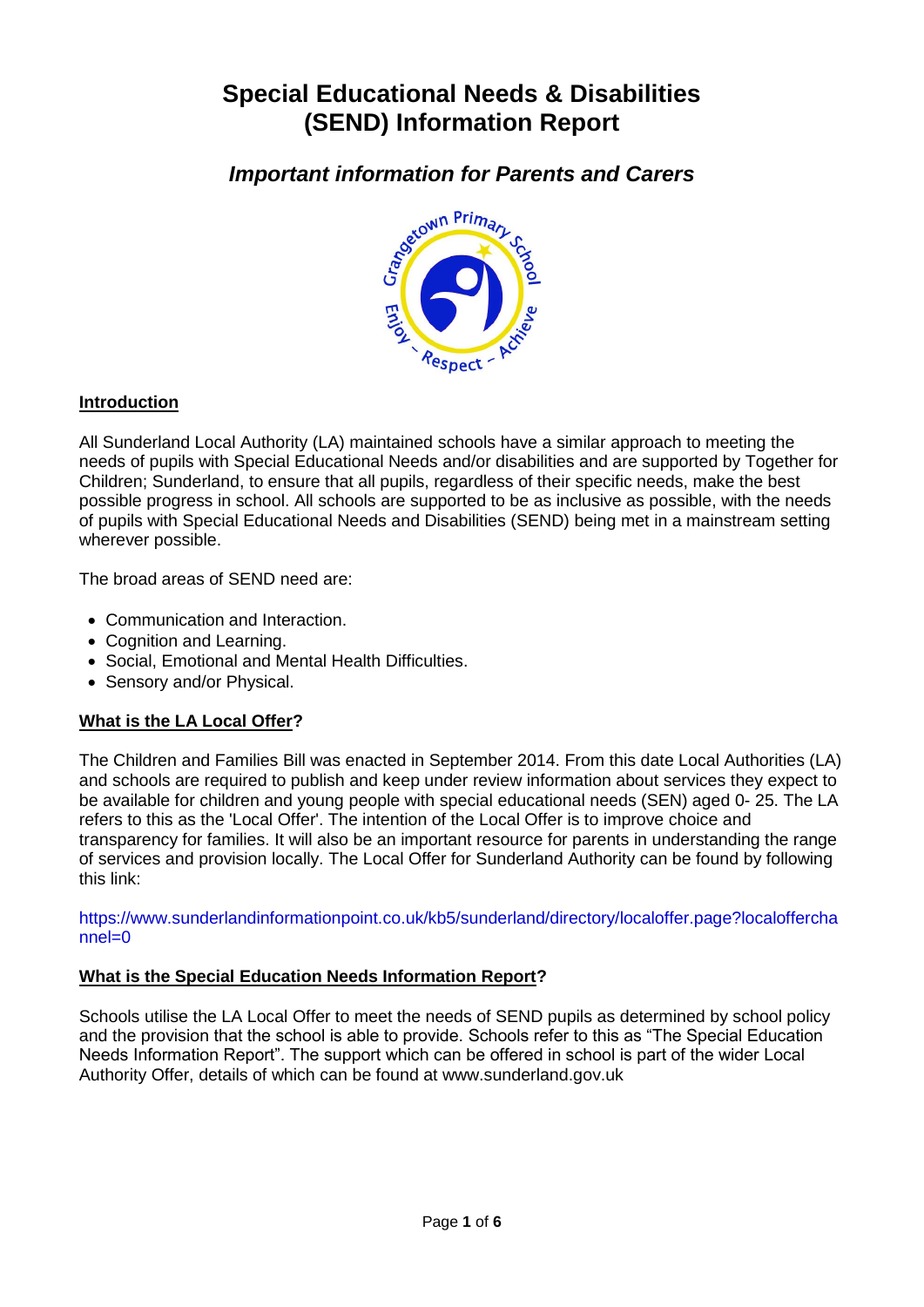# **The 13 questions and answers below provide for more information about SEND at Grangetown Primary School:**

#### **Question 1: Who are the best people to talk to in this school about my child's difficulties with learning/ Special Educational Needs or disability (SEND)?**

There are several staff you can talk to at GPS, regarding your child"s learning or SEND. If you are unsure who to approach, please have an initial chat with your child"s teacher. He/she is responsible for:

- Checking your child"s progress and identifying, planning and delivering any additional help your child may need (e.g. like targeted work, additional support) and letting the Special Education Needs/Disabilities Coordinator (SENDCo) know as necessary
- Writing Pupil Progress targets / Individual Support Plans (ISPs), and sharing and reviewing these with parents at least once each term and planning for the next term. Personalising teaching and learning for your child.
- Ensuring that the school"s SEND Policy is followed in their classroom and for all the pupils they teach with any SEND.

You can also talk to our SENDCo, Ms L Russell. The SENDCo is responsible for:

- Developing and reviewing the school's SEND policy
- Coordinating all the support for children with special educational needs or disabilities (SEND)
- Ensuring that you are involved in supporting your child"s learning, kept informed about the support your child is getting, involved in reviewing how they are doing.
- Liaising with all the other people who may be coming into to school to help support your child's learning e.g. Speech and Language Therapy, Educational Psychology etc.
- Updating the school"s SEND register (a system for ensuring that all the SEND needs of pupils in this school are known) and Local Authority Provision Map and making sure that records of your child"s progress and needs are kept.
- Providing specialist support for teachers and support staff in the school so that they can help children with SEND in the school to achieve the best progress possible.

You are also welcome to talk to our Headteacher, Mr L McAnaney. He is responsible for:

- The day to day management of all aspects of the school, including the support for children with SEND.
- Making sure that the Governing Body is kept up to date about issues relating to SEND. The Headteacher will give responsibility to the SENDCo and class teachers, but is still responsible for ensuring that your child"s needs are met.

We also have an SEND Governor, Ms S Boyd. Ms Boyd is the SEND Governor, which means that she takes a special interest in SEND, and she meets with our SENDCo on a regular basis. The full Governing Body has overall responsibility for ensuring that the necessary support is given for any child who attends the school, who has SEND.

Parents are welcome to approach the school in person, initially via our friendly Office staff or Class Teachers. Alternatively you can make contact with us by email or telephone: Email: office@grangetown.sunderland.sch.uk Telephone: 0191 814 9820

# **Question 2: What are the different types of support available for children with SEND at GPS?**

(i)Class teacher input via excellent targeted classroom teaching (Quality First Teaching).

- The teacher has the highest possible expectations for your child and all pupils in their class.
- All teaching is built on what your child already knows, can do and can understand.
- Different ways of teaching are in place so that your child is fully involved in learning in class. This may involve things like using more practical learning.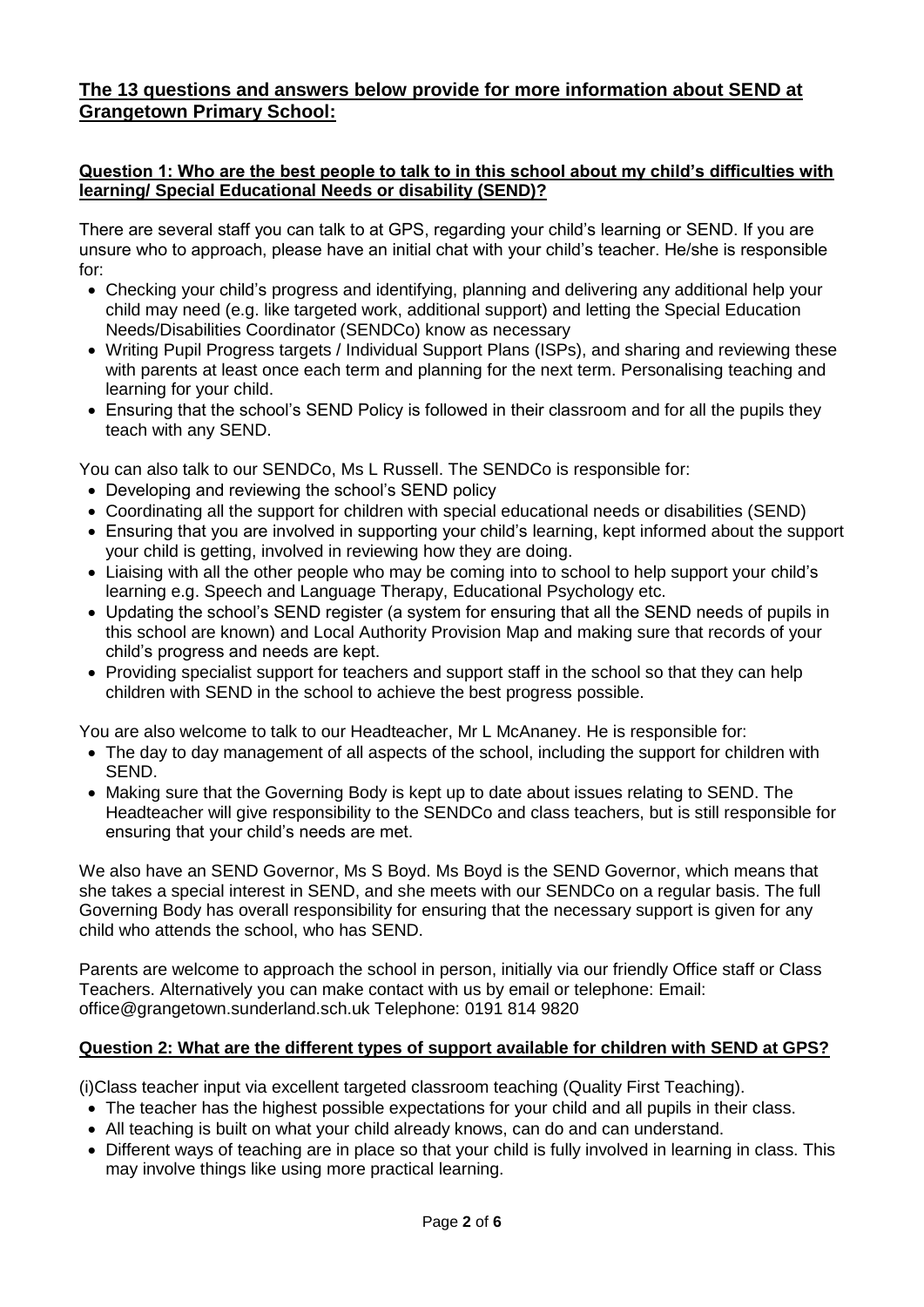- Specific strategies (which may be suggested by the SENDCo) are in place to support your child to learn.
- Your child"s teacher will have carefully checked on your child"s progress and will have decided that your child has a gap or gaps in their understanding/learning and needs some extra support to help them make the best possible progress. Specific group work and interventions which may be run in the classroom or outside, or run by a teacher or a Teaching Assistant (TA).

(ii)Specialist groups run by outside agencies e.g. CAMHS, Speech and Language Therapy etc. - as per the SEN Code of Practice 2014.

Sometimes, children are identified by the SENDCo as needing some extra specialist support in school from a professional outside the school. This support may be from: Local Authority central services such as the Autism Outreach Team or Sensory Service (for students with a hearing or visual need), or from outside agencies such as the Education Psychology Service (EPS).

What could happen if your child is identified for this type of support?

- You would be asked to give your permission for the school to refer your child to a specialist professional e.g. a Speech and Language Therapist or Educational Psychologist. This will help the school and yourself understand your child"s particular needs better and be able to support them better in school.
- The specialist professional will work with your child to understand their needs and make recommendations as to the ways your child is given support.

#### (iii)Specified Individual support

This type of support is available for children whose learning needs are severe, complex and lifelong. This is usually provided via an Education, Health and Care Plan (EHCP). This means your child will have been identified by professionals as needing a particularly high level of individual or small group teaching.

This type of support is available for children with specific barriers to learning that cannot be overcome through Quality First Teaching and intervention groups ("Including All Children" documentation from LA). Your child will also need specialist support in school from a professional outside the school. This may be from: Local Authority central services such as the Autism Outreach Team or health agencies such as the Speech and Language Therapy (SALT) Service.

For your child this would mean that the school (or you) can request that Local Authority Services carry out a statutory assessment of your child"s needs. This is a legal process which sets out the amount of support that will be provided for your child.

After the request has been made, a Panel of Professionals (with a lot of information about your child, including some from you), will decide whether they think your child"s needs (as described in the paperwork provided), seem complex enough to need a statutory assessment. If this is the case they will ask you and all professionals involved with your child to write a report outlining your child's needs. If they do not think your child needs this, they will ask the school to continue with the current support.

After the reports have all been sent in, the Panel of Professionals will decide if your child"s needs are severe, complex and lifelong. If this is the case they will write an Education Health Care Plan (EHCP). If this is not the case, they will ask the school to continue with the current level of support and also set up a meeting in school to ensure a plan is in place to ensure your child makes as much progress as possible.

The EHC Plan will outline the number of hours of individual/small group support your child will receive from the LA, how the support should be used and what strategies must be put in place. It will also have long and short term goals for your child. The additional adult may be used to support your child with whole class learning, run individual programmes or run small groups including your child.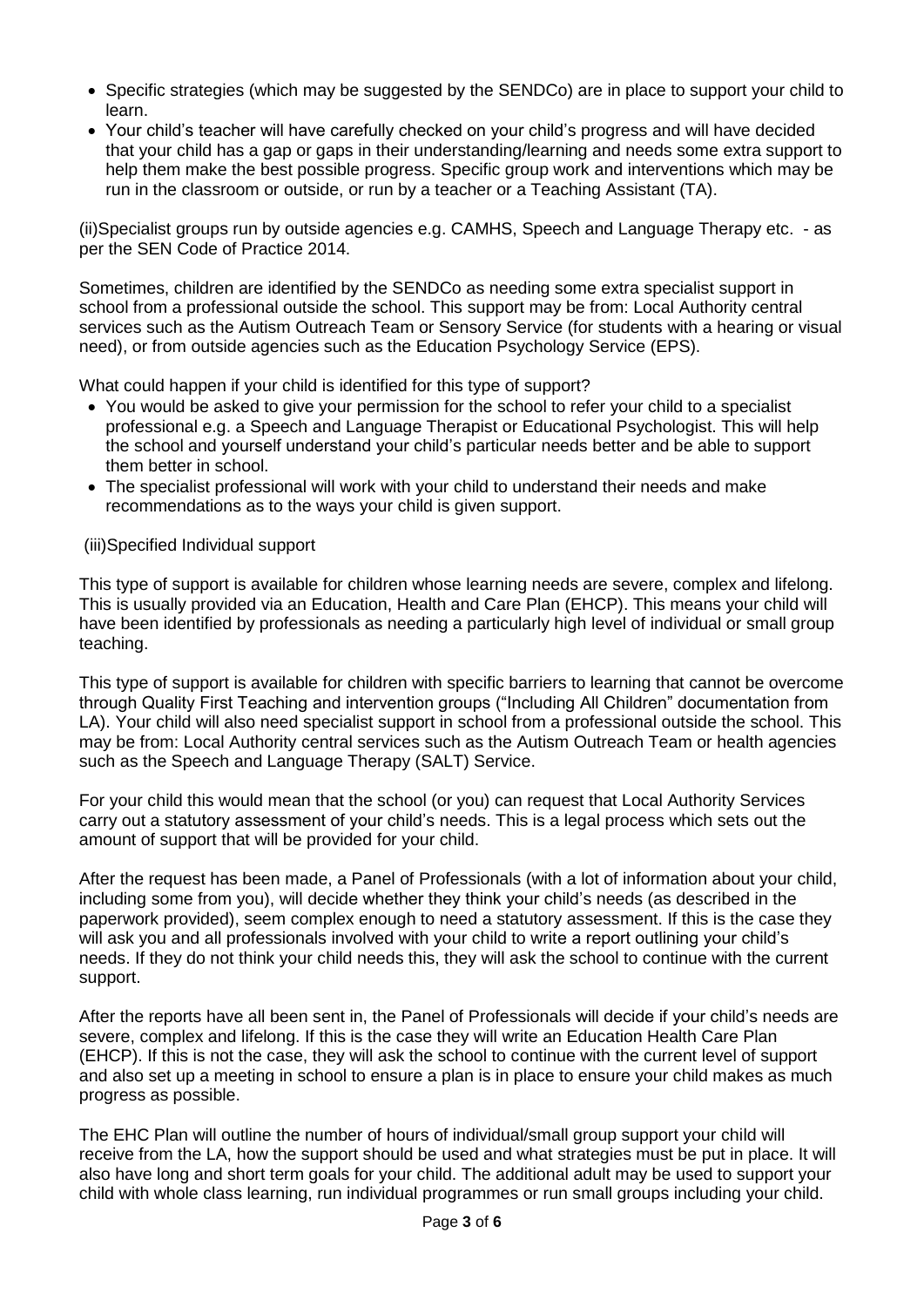## **Question 3: How can I let the school know I am concerned about my child's progress in school?**

If you have concerns about your child"s progress, please speak to your child"s teacher initially. If you continue to be concerned that your child is not making progress, you may speak to the Special Education Needs/ Disabilities Coordinator (SENDCo). The school SEND Governor can also be contacted for support.

#### **Question 4: How will the school let me know if they have any concerns about my child's learning in school?**

If your child is identified as not making progress, or if staff have a particular concern, the school will set up a meeting to discuss this with you in more detail and to:

- listen to any concerns you may have
- plan any additional support your child may need
- discuss with you any referrals to outside professionals to support your child"s learning.

#### **Question 5: How is extra support allocated to children and how do they progress in their learning?**

The school budget, received from Sunderland LA, includes money for supporting children with SEND. The Head Teacher decides on the deployment of resources for Special Educational Needs and Disabilities in consultation with the school governors, on the basis of needs in the school.

The Head Teacher and the Inclusion SENDCo discuss all the information they have about SEND in the school, including: the children who currently receive additional support, the children needing extra support, the children who have been identified as not making as much progress as would be expected and decide what resources/training and support is needed.

The child"s view will be sought informally and for review meetings; this may not always be possible with very young children / children with delayed development.

Schools identify the needs of their pupils on a provision map which, for SEND pupils, identifies all resources, training & support. It is submitted to the Local Authority and reviewed regularly and changes are made as needed.

# **Question 6: Who are the other people providing services to children with SEND at GPS?**

School provision:

- SENDCo/DHT
- Teaching Assistants / Learning Support
- IMPACT North East Counsellors
- Educational Psychologist employed by school
- Educational Mental Health Practitioner
- Breakfast club / After school club staff
- Additional staff leading out of hours clubs or music tuition.
- Admin Assistant/DHT with responsibility for Attendance
- Additional trained staff who support school during educational visits e.g. Derwent Hill staff

Local Authority Provision delivered in school:

- Autism Outreach Service
- Sensory Service for children with visual or hearing needs
- Language and Learning Team
- Physical Difficulties Support Team

Health Provision delivered in school:

• Speech and Language Therapy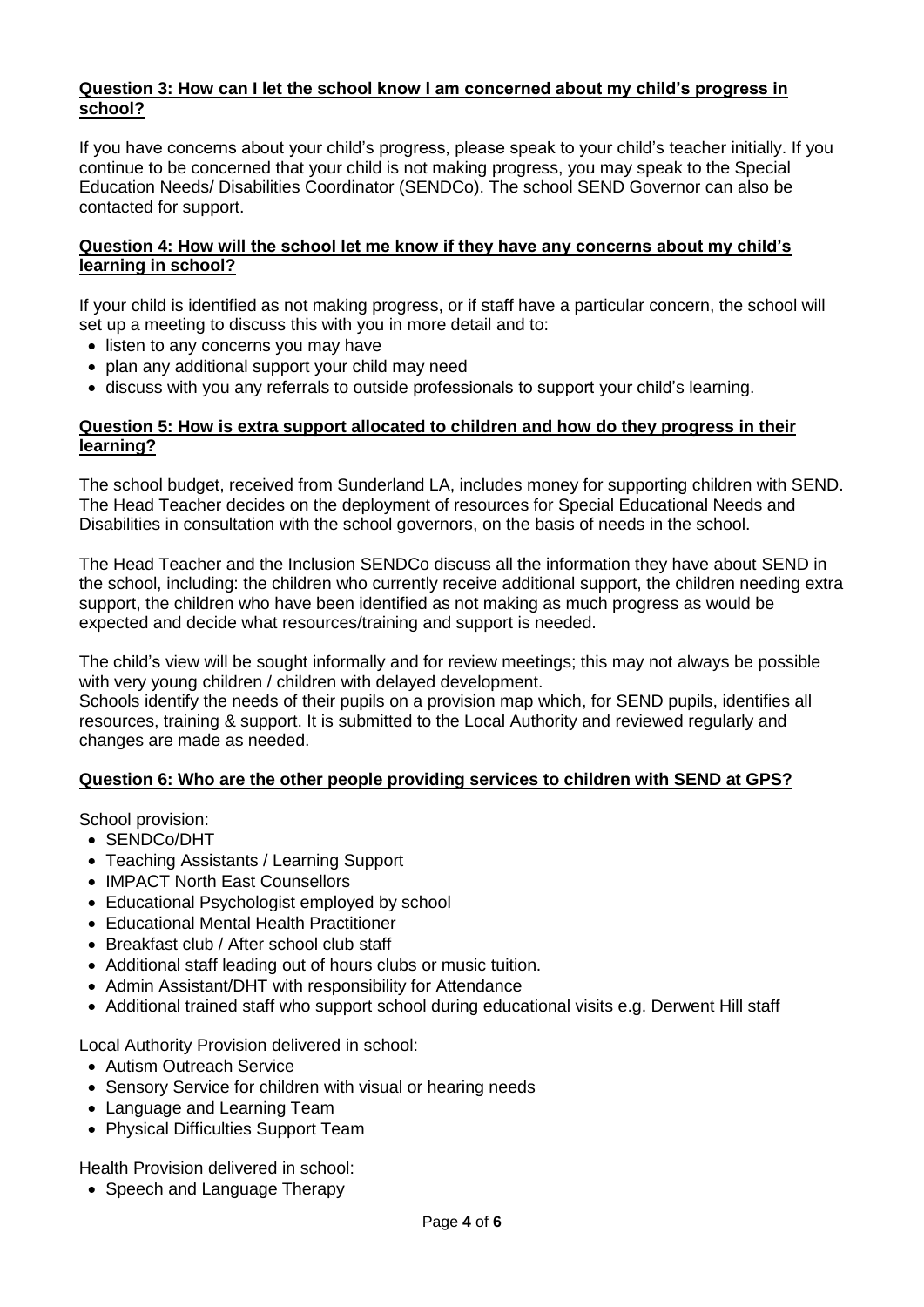- School Nurse
- Occupational Therapy
- Physiotherapy
- CAMHS
- Mental Health Support Team
- CYPS

#### **Question 7: How are the teachers in school helped to work with children identified as having SEND and what training do they have?**

The SENDCo"s job is to support the class teacher in planning for children with SEND. The school provides training and support to enable all staff to improve the teaching and learning of children, including those with SEND. This includes whole school training on SEND issues e.g. Autism Spectrum Condition (ASC/Autism) and Speech and language difficulties.

The SENDCo or Headteacher sources additional training provided by specialists in specific areas of SEN. Individual teachers and support staff attend training run by outside agencies that is relevant to the needs of specific children in their class e.g. from Together for Children; Sunderland, the Autism Outreach Team (AOT) etc. A number of staff have specific qualifications and experience in working with children with particular, identified SEND.

## **Question 8: How will the teaching and learning be adapted for my child with SEND?**

Class Teachers plan lessons according to the specific needs of all groups of children in their class, and will ensure that your child"s needs are met. Support staff, under the direction of the class teacher, can adapt planning to support the needs of your child where necessary. Specific resources and strategies will be used to support your child individually and in groups. Planning & teaching will be adapted daily, if needed, to meet your child"s learning needs. Additional interventions may be planned to meet specific needs of pupils either on an individual basis or in small groups.

#### **Question 9: How will we measure the progress of your child in school?**

Your child"s progress is continually monitored by his/her class teacher. Their progress is reviewed formally every term in reading, writing and maths. For Foundation Stage children, this is through observation and assessment using the EYFS Curriculum. All Y1 pupils complete a Phonic Skills Check. Some children will complete this check for a second time in Y2. At the end of each key stage (i.e. at the end of year 2 and year 6) all children are required to be formally assessed using Standard Assessment Tests (SATS). This is something the government requires all schools to do and the results are published nationally. Children may have an Individual Support Plan (ISP) / personal targets which will be reviewed at least termly, and a future plan made. The progress of children with an Education and Health Care Plan is formally reviewed at an Annual Review, with all adults involved with the child's health and education. The SENDCo will also check that your child is making good progress within any individual work and in any group that they take part in.

### **Question 10: What support do we have for you as a parent of a child with a SEND?**

The class teacher is regularly available to discuss your child"s progress or any concerns you may have and to share information about what is working well at home and school so similar strategies can be used. The SENDCo is available to meet with you to discuss your child"s progress or any concerns/worries you may have. All information from outside professionals will be discussed with you and the person involved directly, or where this is not possible, in a report. Personal progress targets/ISPs will be reviewed with your involvement. Learning at Home tasks will be adjusted as needed to suit your child"s individual needs. Alongside the home school diary, an additional home/school communication book may be used to support contact with you, when this has been agreed to be useful for you and your child.